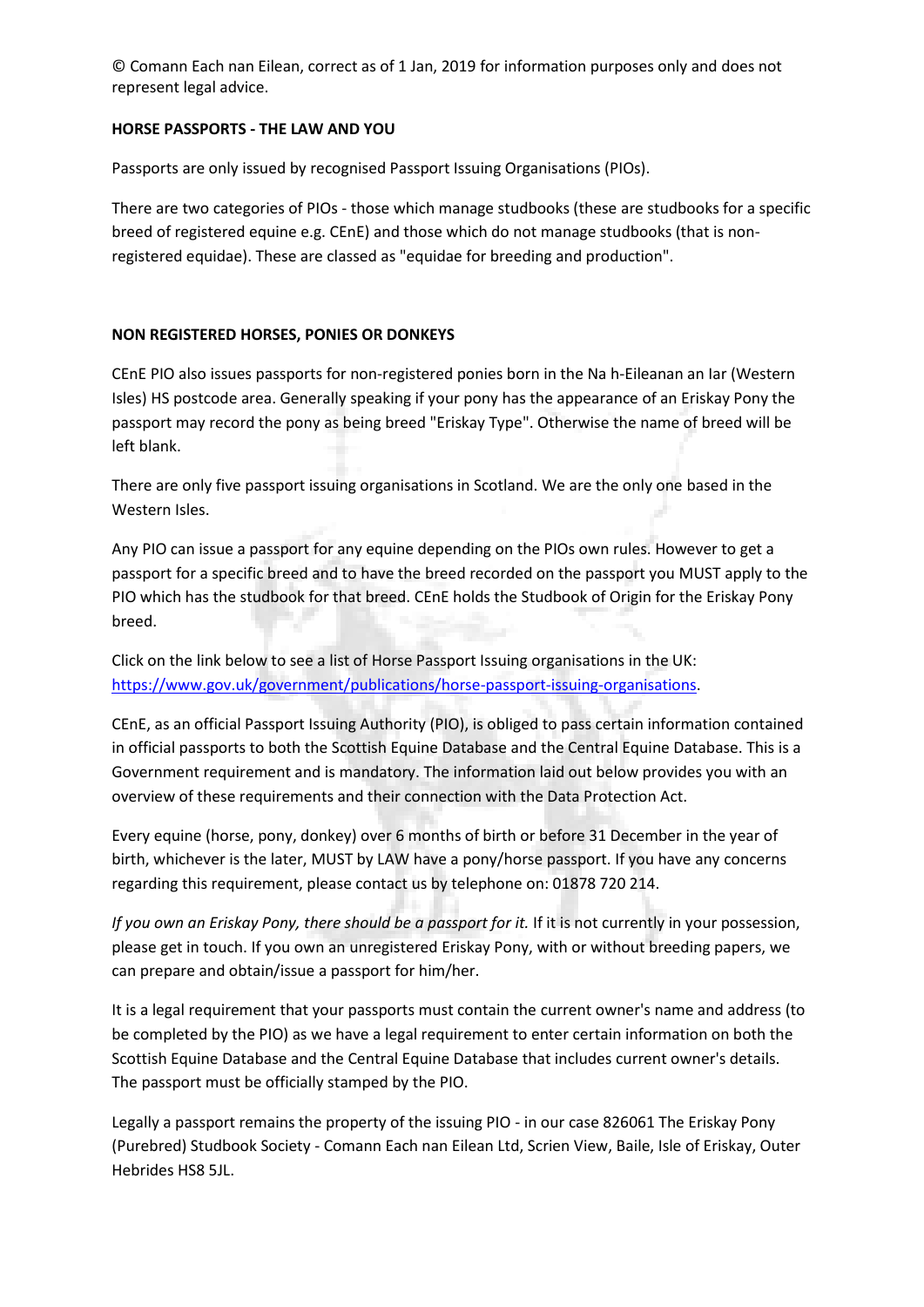© Comann Each nan Eilean, correct as of 1 Jan, 2019 for information purposes only and does not represent legal advice.

## **PASSPORT CHANGES - 2014**

Changes to the storage of data and how passports are issued by PIOs, guidance for horse owners, business continuity and activity requirements - HOW THIS WILL AFFECT YOU - breaches of the Passport Regulations must be reported by PIOs to the Local Authorities. Guidance for applicants has been added to our website.

### **PASSPORT CHANGES - 2016**

Please be aware that as from 1st January 2016, horse passport legislation changed. For this reason, we cannot process 'old style' new passport forms. From 1st January 2016, veterinary surgeons must complete a full silhouette on new style forms which can be obtained from the office. Remember, any old style form received after 1st January 2016 cannot be processed.

If you are applying for a new passport for your horse, please contact the office for guidance. You must complete a passport application along with a silhouette form which must be fully completed by your veterinary surgeon and signed and stamped accordingly. (You may complete the silhouette yourself prior to your vet's visit but he/she MUST check it and if satisfied with the standard he/she must sign and stamp it accordingly. All writing must be easy to read as we are required to re-type it for inclusion the new passport).

### **Breaches of the Passport regulations**

Any offence under or breach of the Regulations must be reported by ourselves to the horse passports enforcement authority. Upon receipt of information the enforcement authority will record it and assess whether enforcement action is appropriate.

The information will, if necessary, be passed to the enforcement authority for the area in which the offence may have taken place. Follow up action by enforcement authorities will be in line with the individual enforcement authority's policy.

By law, we have to report the following:

- Where a passport is applied for outside of the statutory time limit (6 months of birth or before 31 December in the year of birth, whichever is the later) – Equine details and owner details should be supplied via telephone/email or post.
- Where a passport is applied for when one already exists for that animal A copy/scan of the application form is supplied via email or post.
- Failure of a new owner to update owner details within a maximum of 90 days Equine details and owner details is supplied via telephone/email or post.
- Signs of unofficial changes to passport details, tampering or fraud will be discussed with the enforcement authority for that territory.